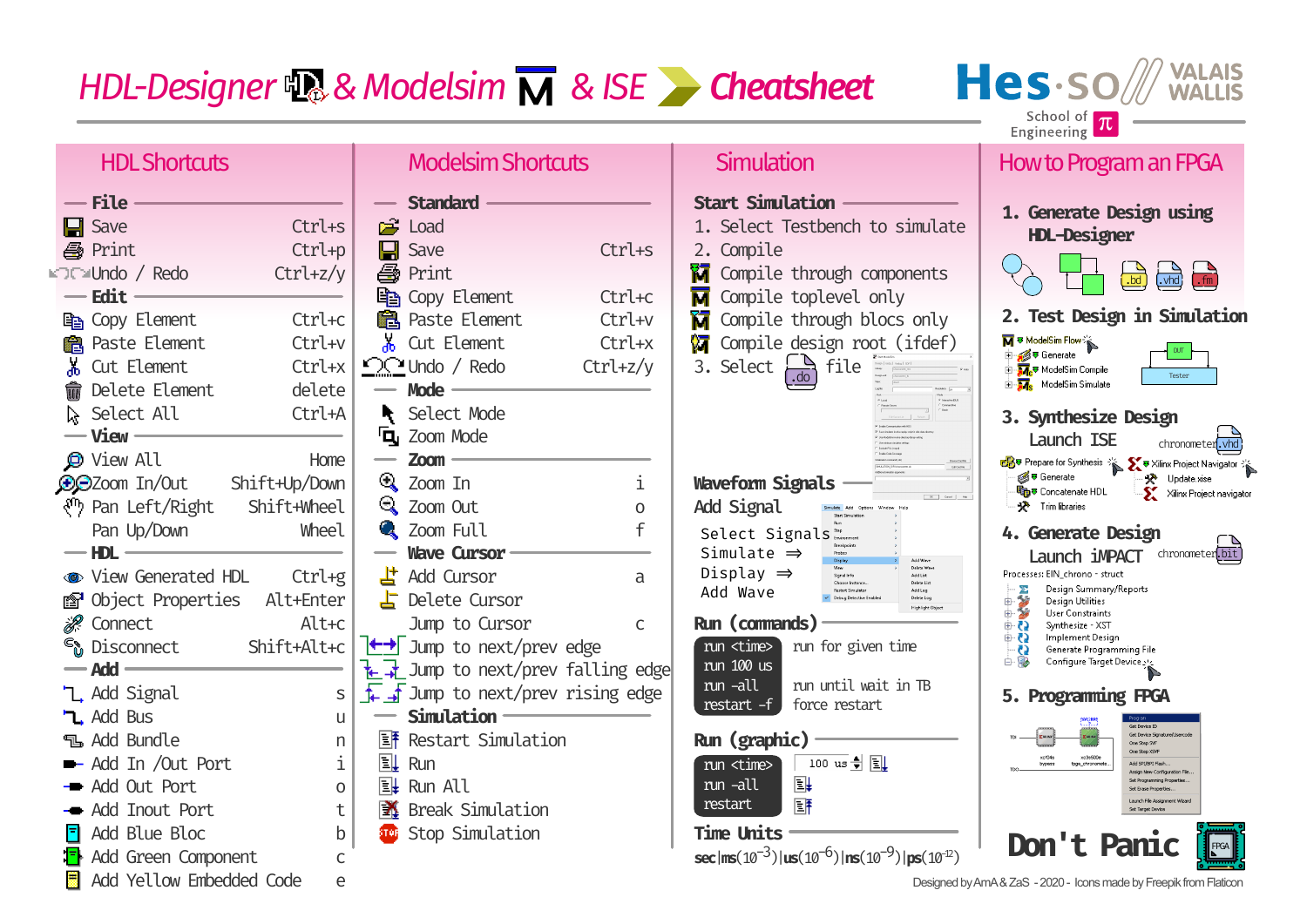



Designed by AmA & ZaS - 2020 - Icons made by Freepik from Flaticon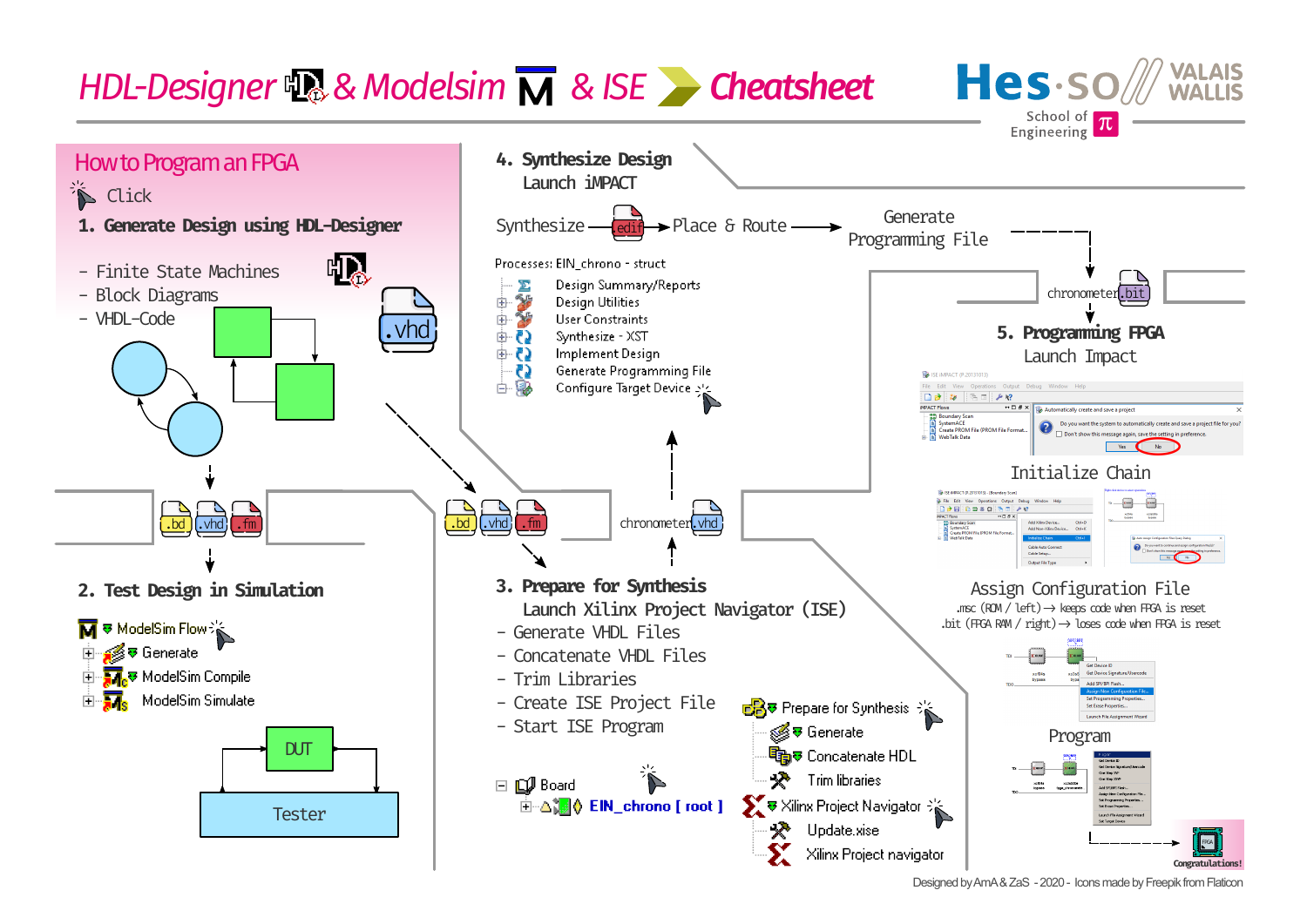### Hes-so School of



FOR Generate frames allow to create n iterations of the same structure



**Watch out !**

Here, we will do this block with  $i$  from (0 to 7) Signal undo must be at least (7 DOWNTO 0) But signal andout must be at least (8 DOWNTO 0) (as we have andout(i+1), so when  $i = 7 \Rightarrow i+1 = 8$ ) Also, ensure that the first bit andout(0) is connected.



IF Generate frames allow to create structure if a given condition is fulfilled

Here, the IF Generate tells HDL to create the AND gate only if  $i < 7$ . So, when i will be 7 (or more if it could), the gate would not be generated, and so andout stays in the bounds (7 DOWNTO 0).